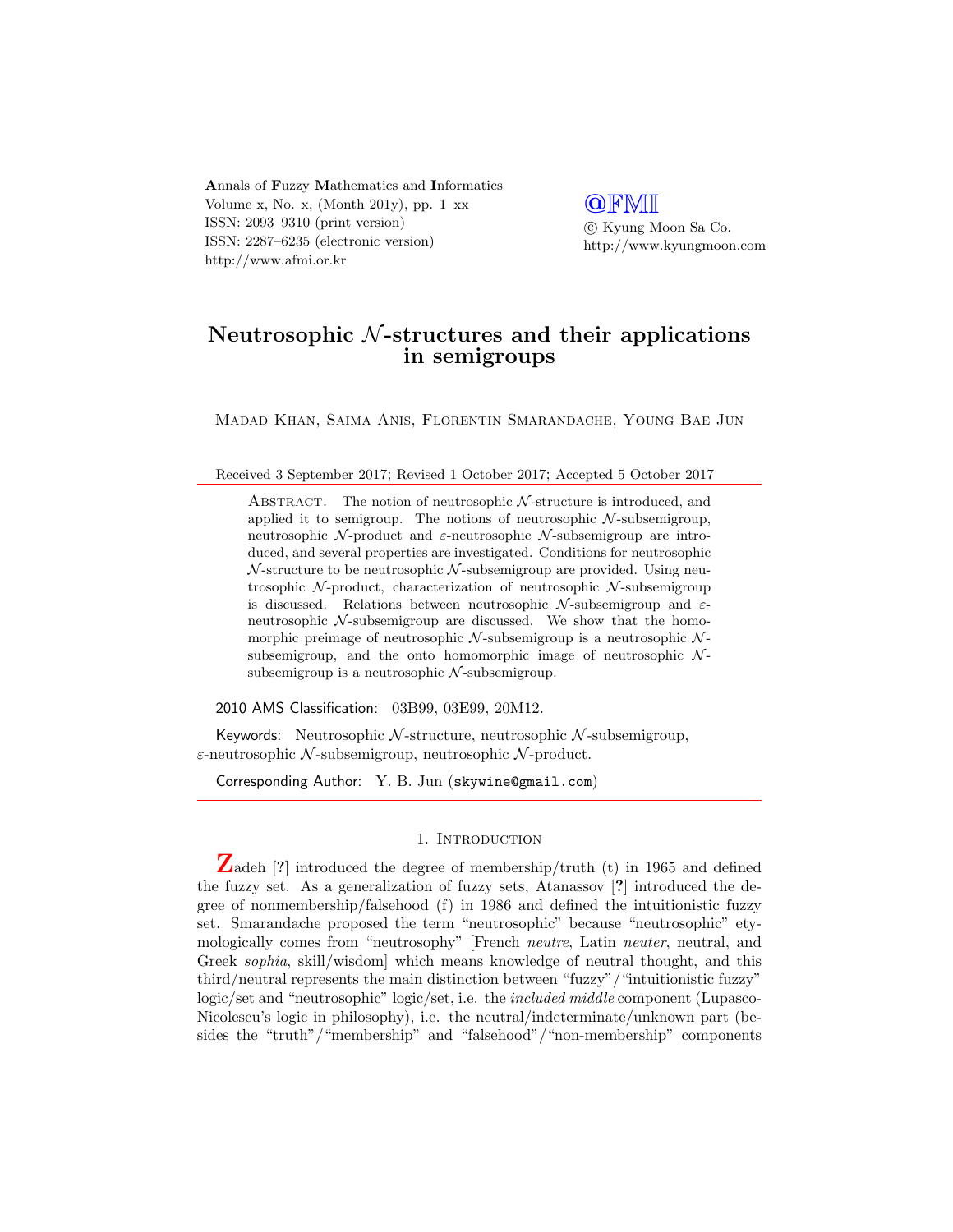that both appear in fuzzy logic/set). Smarandache introduced the degree of indeterminacy/neutrality (i) as independent component in 1995 (published in 1998) and defined the neutrosophic set on three components

 $(t, i, f) = (truth, indeterminacy, falsehood).$ 

For more detail, refer to the site

http://fs.gallup.unm.edu/FlorentinSmarandache.htm.

The concept of neutrosophic set (NS) developed by Smarandache [?] and Smarandache [?] is a more general platform which extends the concepts of the classic set and fuzzy set, intuitionistic fuzzy set and interval valued intuitionistic fuzzy set. Neutrosophic set theory is applied to various part (refer to the site

http://fs.gallup.unm.edu/neutrosophy.htm).

A (crisp) set  $A$  in a universe  $X$  can be defined in the form of its characteristic function  $\mu_A : X \to \{0,1\}$  yielding the value 1 for elements belonging to the set A and the value 0 for elements excluded from the set A. So far most of the generalization of the crisp set have been conducted on the unit interval  $[0, 1]$  and they are consistent with the asymmetry observation. In other words, the generalization of the crisp set to fuzzy sets relied on spreading positive information that fit the crisp point  $\{1\}$ into the interval  $[0, 1]$ . Because no negative meaning of information is suggested, we now feel a need to deal with negative information. To do so, we also feel a need to supply mathematical tool. To attain such object, Jun et al. [?] introduced a new function which is called negative-valued function, and constructed  $\mathcal{N}$ -structures. This structure is applied to  $BE$ -algebra,  $BCK/BCI$ -algebra and  $BCH$ -algebra etc.  $($ see [?], [?], [?], [?]).

In this paper, we introduce the notion of neutrosophic  $N$ -structure and applied it to semigroup. We introduce the notion of neutrosophic  $N$ -subsemi-group and investigate several properties. We provide conditions for neutrosophic  $N$ -structure to be neutrosophic  $\mathcal N$ -subsemigroup. We define neutrosophic  $\mathcal N$ -product, and give characterization of neutrosophic  $\mathcal{N}$ -subsemigroup by using neutrosophic  $\mathcal{N}$ -product. We also introduce  $\varepsilon$ -neutrosophic subsemigroup, and investigate relations between neutrosophic subsemigroup and  $\varepsilon$ -neutrosophic subsemigroup. We show that the homomorphic preimage of neutrosophic  $N$ -subsemigroup is a neutrosophic  $N$ -subsemigroup, and the onto homomorphic image of neutrosophic  $N$ -subsemigroup is a neutrosophic  $N$ -subsemigroup.

## 2. Preliminaries

Let X be a semigroup. Let A and B be subsets of X. Then the multiplication of  $A$  and  $B$  is defined as follows:

$$
AB = \{ ab \in X \mid a \in A, b \in B \}.
$$

By a subsemigroup of X, we mean a nonempty subset A of X such that  $A^2 \subseteq A$ . We consider the empty set  $\varnothing$  is always a subsemigroup of X.

We refer the reader to the book [?] for further information regarding fuzzy semigroups.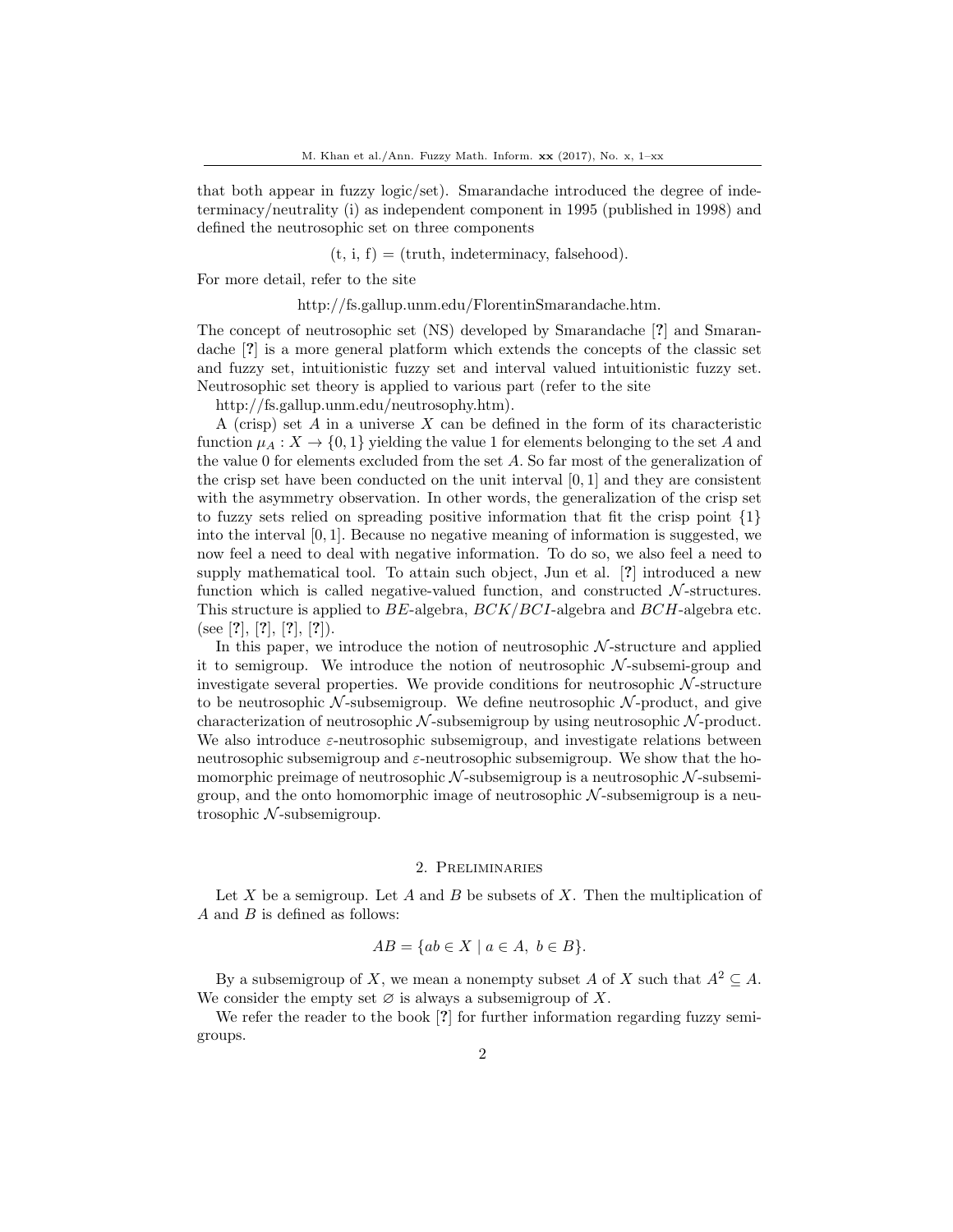For any family  $\{a_i \mid i \in \Lambda\}$  of real numbers, we define:

$$
\bigvee \{a_i \mid i \in \Lambda\} := \left\{ \begin{array}{ll} \max \{a_i \mid i \in \Lambda\} & \text{if } \Lambda \text{ is finite,} \\ \sup \{a_i \mid i \in \Lambda\} & \text{otherwise} \end{array} \right.
$$

and

$$
\bigwedge \{a_i \mid i \in \Lambda\} := \left\{ \begin{array}{ll} \min \{a_i \mid i \in \Lambda\} & \text{if } \Lambda \text{ is finite,} \\ \inf \{a_i \mid i \in \Lambda\} & \text{otherwise.} \end{array} \right.
$$

For any real numbers a and b, we also use  $a \vee b$  and  $a \wedge b$  instead of  $\bigvee \{a, b\}$  and  $\Lambda$ {a, b}, respectively.

## 3. NEUTROSOPHIC  $N$ -STRUCTURES

Denote by  $\mathcal{F}(X, [-1, 0])$  the collection of functions from a set X to  $[-1, 0]$ . We say that an element of  $\mathcal{F}(X, [-1, 0])$  is a negative-valued function from X to  $[-1, 0]$ (briefly, N-function on X). By an N-structure, we mean an ordered pair  $(X, f)$  of X and an  $\mathcal N$ -function f on X. In what follows, let X denote the nonempty universe of discourse unless otherwise specified.

**Definition 3.1.** A neutrosophic  $N$ -structure over X is defined to be the structure:

(3.1) 
$$
X_{N} := \frac{X}{(T_{N}, I_{N}, F_{N})} = \left\{ \frac{x}{(T_{N}(x), I_{N}(x), F_{N}(x))} \mid x \in X \right\}
$$

where  $T_N$ ,  $I_N$  and  $F_N$  are  $\mathcal N$ -functions on X which are called the negative truth membership function, the negative indeterminacy membership function and the negative falsity membership function, respectively, on X.

Note that every neutrosophic  $\mathcal{N}$ -structure  $X_N$  over X satisfies the condition:

$$
(\forall x \in X) \left(-3 \le T_N(x) + I_N(x) + F_N(x) \le 0\right).
$$

**Example 3.2.** Consider a universe of discourse  $X = \{x, y, z\}$ . We know that

$$
X_{\mathbf{N}} = \left\{ \frac{x}{(-0.7, -0.5, -0.1)}, \frac{y}{(-0.2, -0.3, -0.4)}, \frac{z}{(-0.3, -0.6, -0.1)} \right\}
$$

is a neutrosophic  $N$ -structure over X.

**Definition 3.3.** Let  $X_N := \frac{X}{(T_N, I_N, F_N)}$  and  $X_M := \frac{X}{(T_M, I_M, F_M)}$  be neutrosophic N-structures over X. We say that  $X_{\mathbf{M}}$  is a neutrosophic N-substructure over X, denoted by  $X_{\mathbf{N}} \subseteq X_{\mathbf{M}}$ , if it satisfies:

$$
(\forall x \in X)(T_N(x) \ge T_M(x), I_N(x) \le I_M(x), F_N(x) \ge F_M(x)).
$$

If  $X_{\mathbf{N}} \subseteq X_{\mathbf{M}}$  and  $X_{\mathbf{M}} \subseteq X_{\mathbf{N}}$ , we say that  $X_{\mathbf{N}} = X_{\mathbf{M}}$ .

**Definition 3.4.** Let  $X_N := \frac{X}{(T_N, I_N, F_N)}$  and  $X_M := \frac{X}{(T_M, I_M, F_M)}$  be neutrosophic  $\mathcal N$ -structures over X.

(1) The union of  $X_N$  and  $X_M$  is defined to be a neutrosophic N-structure

$$
X_{\mathbf{N}\cup\mathbf{M}} = (X; T_{N\cup M}, I_{N\cup M}, F_{N\cup M}),
$$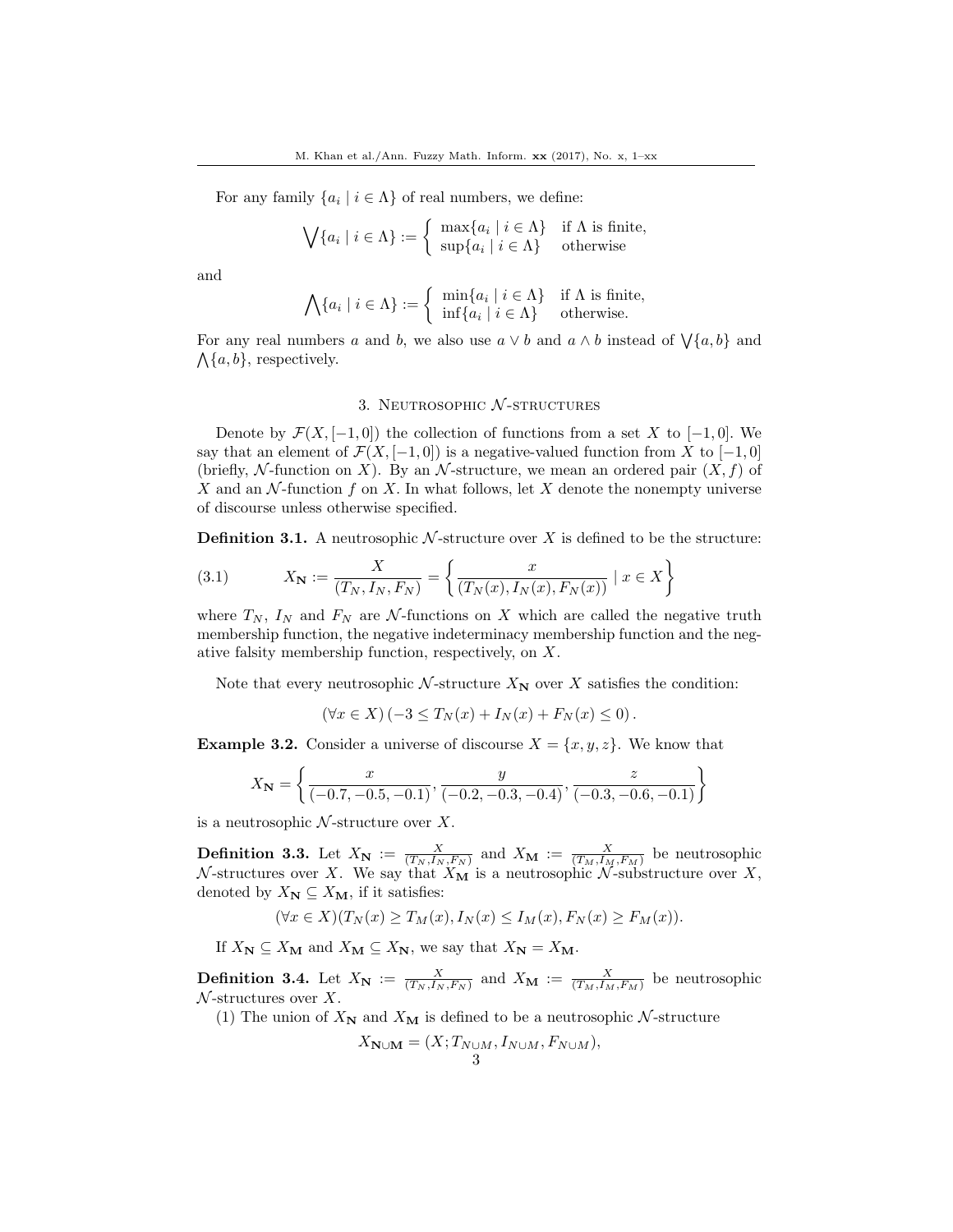where

$$
T_{N \cup M}(x) = \bigwedge \{T_N(x), T_M(x)\},
$$
  
\n
$$
I_{N \cup M}(x) = \bigvee \{I_N(x), I_M(x)\},
$$
  
\n
$$
F_{N \cup M}(x) = \bigwedge \{F_N(x), F_M(x)\},
$$

for all  $x \in X$ .

(2) The intersection of  $X_N$  and  $X_M$  is defined to be a neutrosophic  $\mathcal N$ -structure

$$
X_{\mathbf{N}\cap\mathbf{M}}=(X;T_{N\cap M},I_{N\cap M},F_{N\cap M}),
$$

where

$$
T_{N\cap M}(x) = \bigvee \{T_N(x), T_M(x)\},
$$
  
\n
$$
I_{N\cap M}(x) = \bigwedge \{I_N(x), I_M(x)\},
$$
  
\n
$$
F_{N\cap M}(x) = \bigvee \{F_N(x), F_M(x)\},
$$

for all  $x \in X$ .

**Definition 3.5.** Given a neutrosophic N-structure  $X_N := \frac{X}{(T_N, I_N, F_N)}$  over X, the complement of  $X_N$  is defined to be a neutrosophic N-structure

$$
X_{\mathbf{N}^c}:=\frac{X}{(T_{N^c},I_{N^c},F_{N^c})}
$$

over  $X$ , where

$$
T_{N^c}(x) = -1 - T_N(x), I_{N^c}(x) = -1 - I_N(x) \text{ and } F_{N^c}(x) = -1 - F_N(x),
$$

for all  $x \in X$ .

**Example 3.6.** Let  $X = \{a, b, c\}$  be a universe of discourse and let  $X_N$  be the neutrosophic  $\mathcal N$ -structure over X in Example ??. Let  $X_{\mathbf M}$  be a neutrosophic  $\mathcal N$ structure over  $X$  which is given by

$$
X_{\mathbf{M}} = \left\{ \frac{x}{(-0.3, -0.5, -0.2)}, \frac{y}{(-0.4, -0.2, -0.2)}, \frac{z}{(-0.5, -0.7, -0.8)} \right\}.
$$

The union and intersection of  $X_N$  and  $X_M$  are given as follows respectively:

$$
X_{\mathbf{N}\cup\mathbf{M}} = \left\{ \frac{x}{(-0.7, -0.5, -0.2)}, \frac{y}{(-0.4, -0.3, -0.4)}, \frac{z}{(-0.5, -0.7), -0.8} \right\}
$$

and

$$
X_{\mathbf{N}\cap\mathbf{M}} = \left\{ \frac{x}{(-0.3, -0.5, -0.1)}, \frac{y}{(-0.2, -0.2, -0.2)}, \frac{z}{(-0.3, -0.6, -0.1)} \right\}.
$$

The complement of  $X_N$  is given by

$$
X_{\mathbf{M}^c} = \left\{ \frac{x}{(-0.7, -0.5, -0.8)}, \frac{y}{(-0.6, -0.8, -0.8)}, \frac{z}{(-0.5, -0.3, -0.2)} \right\}.
$$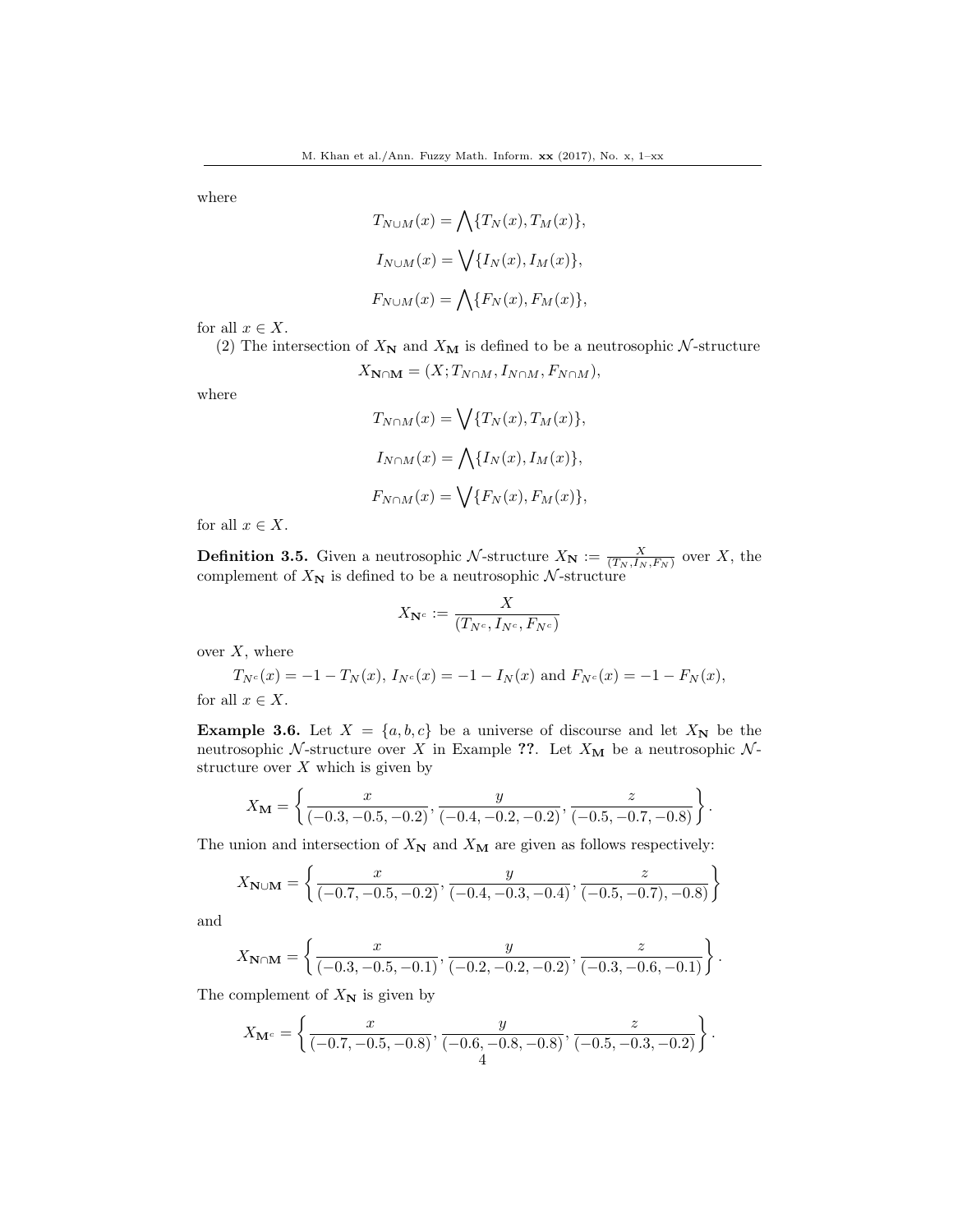## 4. Applications in semigroups

In this section, we take a semigroup  $X$  as the universe of discourse unless otherwise specified.

**Definition 4.1.** A neutrosophic N-structure  $X_N$  over X is called a neutrosophic  $\mathcal N$ -subsemigroup of X if the following condition is valid:

(4.1) 
$$
(\forall x, y \in X) \left( \begin{array}{c} T_N(xy) \leq \bigvee \{T_N(x), T_N(y)\} \\ I_N(xy) \geq \bigwedge \{I_N(x), I_N(y)\} \\ F_N(xy) \leq \bigvee \{F_N(x), F_N(y)\} \end{array} \right).
$$

Let  $X_N$  be a neutrosophic N-structure over X and let  $\alpha, \beta, \gamma \in [-1, 0]$  be such that  $-3 \le \alpha + \beta + \gamma \le 0$ . Consider the following sets:

(4.2) 
$$
T_N^{\alpha} := \{ x \in X \mid T_N(x) \le \alpha \},
$$

$$
I_N^{\beta} := \{ x \in X \mid I_N(x) \ge \beta \},
$$

$$
F_N^{\gamma} := \{ x \in X \mid F_N(x) \le \gamma \}.
$$

The set

$$
X_{\mathbf{N}}(\alpha, \beta, \gamma) := \{ x \in X \mid T_N(x) \le \alpha, I_N(x) \ge \beta, F_N(x) \le \gamma \}
$$

is called a  $(\alpha, \beta, \gamma)$ -level set of  $X_N$ . Note that

$$
X_{\mathbf{N}}(\alpha, \beta, \gamma) = T_N^{\alpha} \cap I_N^{\beta} \cap F_N^{\gamma}.
$$

**Theorem 4.2.** Let  $X_N$  be a neutrosophic N-structure over X and let  $\alpha, \beta, \gamma \in$  $[-1, 0]$  be such that  $-3 \le \alpha + \beta + \gamma \le 0$ . If  $X_N$  is a neutrosophic N-subsemigroup of X, then the  $(\alpha, \beta, \gamma)$ -level set of  $X_N$  is a subsemigroup of X whenever it is nonempty.

*Proof.* Assume that  $X_{\mathbf{N}}(\alpha, \beta, \gamma) \neq \emptyset$  for  $\alpha, \beta, \gamma \in [-1, 0]$  with  $-3 \leq \alpha + \beta + \gamma \leq 0$ . Let  $x, y \in X_{\mathbf{N}}(\alpha, \beta, \gamma)$ . Then  $T_N(x) \leq \alpha$ ,  $I_N(x) \geq \beta$ ,  $F_N(x) \leq \gamma$ ,  $T_N(y) \leq \alpha$ ,  $I_N(y) \geq \beta$  and  $F_N(y) \leq \gamma$ . Thus it follows from (??) that

$$
T_N(xy) \le \bigvee \{T_N(x), T_N(y)\} \le \alpha,
$$
  
\n
$$
I_N(xy) \ge \bigwedge \{I_N(x), I_N(y)\} \ge \beta,
$$
  
\n
$$
F_N(xy) \le \bigvee \{F_N(x), F_N(y)\} \le \gamma.
$$

So  $xy \in X_{\mathbf{N}}(\alpha, \beta, \gamma)$ . Hence  $X_{\mathbf{N}}(\alpha, \beta, \gamma)$  is a subsemigroup of X.

**Theorem 4.3.** Let  $X_N$  be a neutrosophic N-structure over X and let  $\alpha, \beta, \gamma \in$ [-1,0] be such that  $-3 \le \alpha + \beta + \gamma \le 0$ . If  $T_N^{\alpha}$ ,  $I_N^{\beta}$  and  $F_N^{\gamma}$  are subsemigroups of X, then  $X_N$  is a neutrosophic N-subsemigroup of X.

*Proof.* Assume that there are  $a, b \in X$  such that  $T_N(ab) > \sqrt{\{T_N(a), T_N(b)\}}$ . Then  $T_N(ab) > t_\alpha \geq \sqrt{\{T_N(a), T_N(b)\}}$  for some  $t_\alpha \in [-1, 0)$ . Thus  $a, b \in T_N^{t_\alpha}$  but  $ab \notin T_N^{t_\alpha}$ , which is a contradiction. So

$$
T_N(xy) \le \bigvee \{T_N(x), T_N(y)\},\,
$$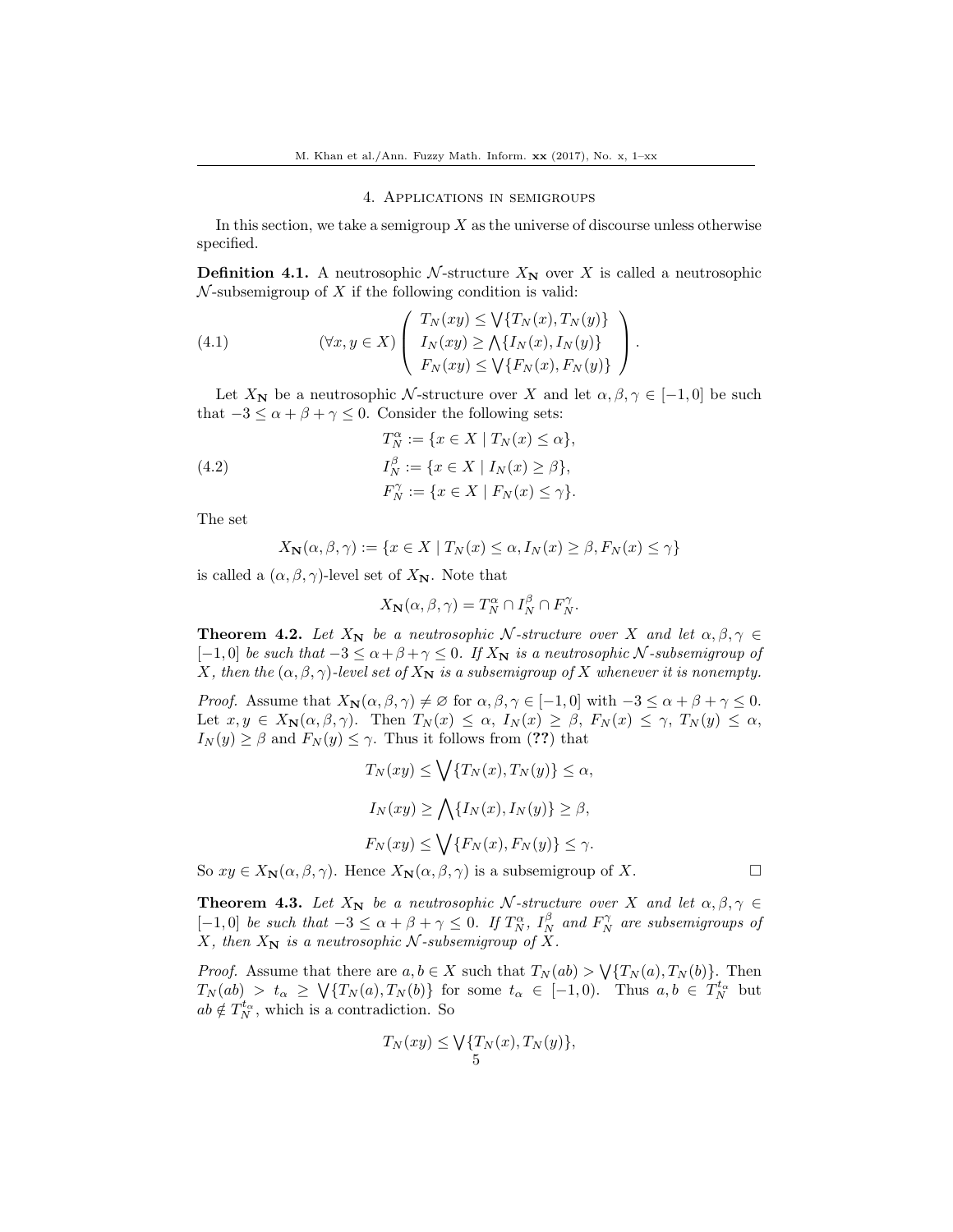for all  $x, y \in X$ .

Assume that  $I_N(ab) < \bigwedge \{I_N(a), I_N(b)\}\$ , for some  $a, b \in X$ . Then  $a, b \in I_N^{t_\beta}$  and  $ab \notin I_N^{t_\beta}$ , for  $t_\beta := \bigwedge \{I_N(a), I_N(b)\}.$  This is a contradiction. Thus

$$
I_N(xy) \ge \bigwedge \{I_N(x), I_N(y)\},\
$$

for all  $x, y \in X$ .

Now, suppose that there exist  $a, b \in X$  and  $t_{\gamma} \in [-1, 0)$  such that

$$
F_N(ab) > t_\gamma \ge \bigvee \{F_N(a), F_N(b)\}.
$$

Then  $a, b \in F_N^{t_\gamma}$  and  $ab \notin F_N^{t_\gamma}$ , which is a contradiction. Thus

$$
F_N(xy) \le \bigvee \{F_N(x), F_N(y)\},\
$$

for all  $x, y \in X$ . Hence  $X_N$  is a neutrosophic N-subsemigroup of X.

**Theorem 4.4.** The intersection of two neutrosophic  $N$ -subsemigroups is also a neutrosophic  $N$ -subsemigroup.

*Proof.* Let  $X_N := \frac{X}{(T_N, I_N, F_N)}$  and  $X_M := \frac{X}{(T_M, I_M, F_M)}$  be neutrosophic N-subsemigroups of X. For any  $x, y \in X$ , we have

$$
T_{N\cap M}(xy) = \bigvee \{T_N(xy), T_M(xy)\}
$$
  
\n
$$
\leq \bigvee \left\{ \bigvee \{T_N(x), T_N(y)\}, \bigvee \{T_M(x), T_M(y)\} \right\}
$$
  
\n
$$
= \bigvee \left\{ \bigvee \{T_N(x), T_M(x)\}, \bigvee \{T_N(y), T_M(y)\} \right\}
$$
  
\n
$$
= \bigvee \{T_{N\cap M}(x), T_{N\cap M}(y)\},
$$

$$
I_{N\cap M}(xy) = \bigwedge \{I_N(xy), I_M(xy)\}
$$
  
\n
$$
\geq \bigwedge \{ \bigwedge \{I_N(x), I_N(y)\}, \bigwedge \{I_M(x), I_M(y)\} \}
$$
  
\n
$$
= \bigwedge \{ \bigwedge \{I_N(x), I_M(x)\}, \bigwedge \{I_N(y), I_M(y)\} \}
$$
  
\n
$$
= \bigwedge \{I_{N\cap M}(x), I_{N\cap M}(y)\}
$$

and

$$
F_{N \cap M}(xy) = \bigvee \{F_N(xy), F_M(xy)\}
$$
  
\n
$$
\leq \bigvee \{ \bigvee \{F_N(x), F_N(y)\}, \bigvee \{F_M(x), F_M(y)\} \}
$$
  
\n
$$
= \bigvee \{ \bigvee \{F_N(x), F_M(x)\}, \bigvee \{F_N(y), F_M(y)\} \}
$$
  
\n
$$
= \bigvee \{F_{N \cap M}(x), F_{N \cap M}(y)\},
$$

for all  $x, y \in X$ . Then  $X_{\mathbb{N} \cap \mathbb{M}}$  is a neutrosophic  $\mathcal{N}$ -subsemigroup of X.

**Corollary 4.5.** If  $\{X_{N_i} \mid i \in \mathbb{N}\}\$ is a family of neutrosophic N-subsemigroups of X, then so is  $X_{\cap N_i}$ .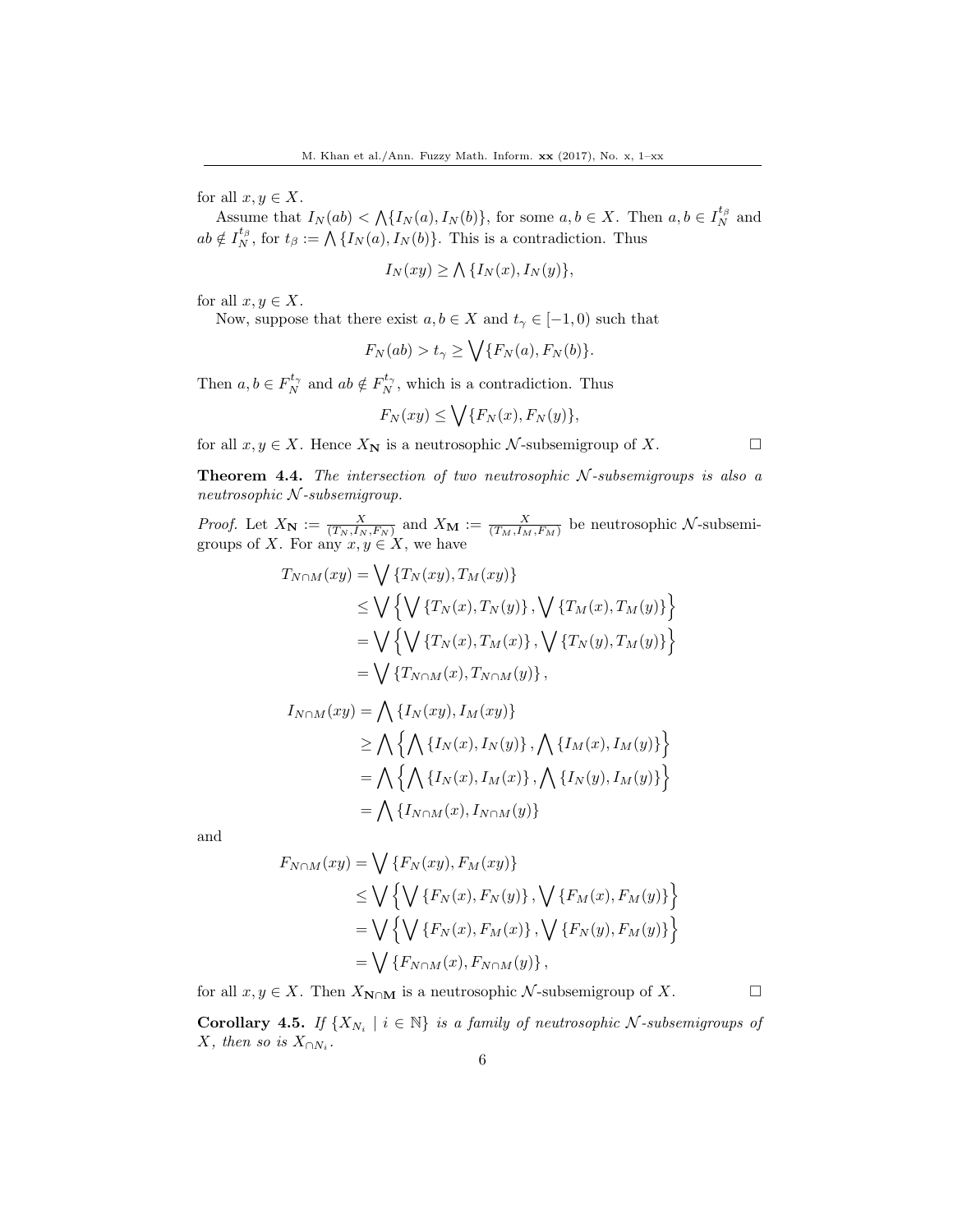Let  $X_N := \frac{X}{(T_N, I_N, F_N)}$  and  $X_M := \frac{X}{(T_M, I_M, F_M)}$  be neutrosophic  $N$ -structures over X. The neutrosophic N-product of  $X_N$  and  $X_M$  is defined to be a neutrosophic  $\mathcal N$ -structure over X

$$
X_{\mathbf{N}} \odot X_{\mathbf{M}} = \frac{X}{T_{N \circ M}, I_{N \circ M}, F_{N \circ M}}
$$
  
= 
$$
\left\{ \frac{x}{T_{N \circ M}(x), I_{N \circ M}(x), F_{N \circ M}(x)} \mid x \in X \right\},
$$

where

$$
T_{N \circ M}(x) = \begin{cases} \bigwedge_{x=yz} \{T_N(y) \vee T_M(z)\} & \text{if } \exists y, z \in X \text{ such that } x = yz \\ 0 & \text{otherwise,} \end{cases}
$$

$$
I_{N \circ M}(x) = \begin{cases} \sqrt{\sqrt{I_N(y) \wedge I_M(z)}} & \text{if } \exists y, z \in X \text{ such that } x = yz \\ -1 & \text{otherwise} \end{cases}
$$

and

$$
F_{N \circ M}(x) = \begin{cases} \bigwedge_{x=yz} \{ F_N(y) \lor F_M(z) \} & \text{if } \exists y, z \in X \text{ such that } x = yz \\ 0 & \text{otherwise.} \end{cases}
$$

For any  $x \in X$ , the element  $\frac{x}{T_{N \circ M}(x), T_{N \circ M}(x), F_{N \circ M}(x)}$  is simply denoted by  $(X_N \odot X_M)(x) := (T_{N \circ M}(x), I_{N \circ M}(x), F_{N \circ M}(x))$ 

for the sake of convenience.

**Theorem 4.6.** A neutrosophic N-structure  $X_N$  over X is a neutrosophic N-subsemigroup of X if and only if  $X_{\mathbf{N}} \odot X_{\mathbf{N}} \subseteq X_{\mathbf{N}}$ .

*Proof.* Assume that  $X_N$  is a neutrosophic N-subsemigroup of X and let  $x \in X$ . If  $x \neq yz$  for all  $x, y \in X$ , then clearly  $X_{N} \odot X_{N} \subseteq X_{N}$ . Assume that there exist  $a, b \in X$  such that  $x = ab$ . Then

$$
T_{N \circ N}(x) = \bigwedge_{x=ab} \{T_N(a) \lor T_N(b)\} \ge \bigwedge_{x=ab} T_N(ab) = T_N(x),
$$
  

$$
I_{N \circ N}(x) = \bigvee_{x=ab} \{I_N(a) \land I_N(b)\} \le \bigvee_{x=ab} I_N(ab) = I_N(x),
$$

and

$$
F_{N\circ N}(x) = \bigwedge_{x=ab} \{F_N(a) \vee F_N(b)\} \ge \bigwedge_{x=ab} F_N(ab) = F_N(x).
$$

Thus  $X_{\mathbf{N}} \odot X_{\mathbf{N}} \subseteq X_{\mathbf{N}}$ .

Conversely, let  $X_N$  be any neutrosophic N-structure over X such that  $X_N \odot X_N \subseteq$  $X_N$ . Let x and y be any elements of X and let  $a = xy$ . Then

$$
T_N(xy) = T_N(a) \le T_{N \circ N}(a) = \bigwedge_{a=bc} \{T_N(b) \lor T_N(c)\} \le T_N(x) \lor T_N(y),
$$
  

$$
I_N(xy) = I_N(a) \ge I_{N \circ N}(a) = \bigvee_{a=bc} \{I_N(b) \land I_N(c)\} \ge I_N(x) \land I_N(y),
$$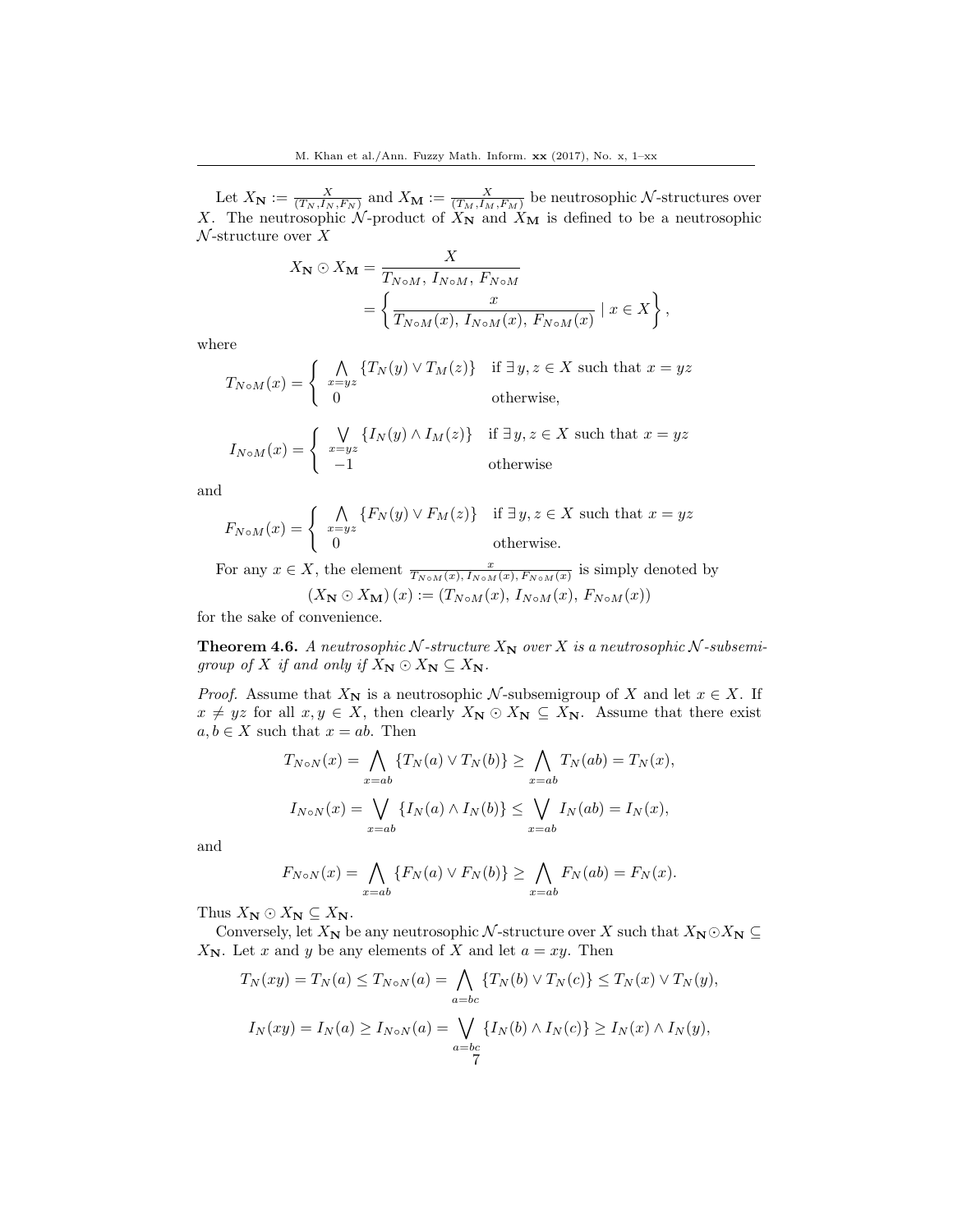$$
F_N(xy) = F_N(a) \le F_{N \circ N}(a) = \bigwedge_{a=bc} \{ F_N(b) \vee F_N(c) \} \le F_N(x) \vee F_N(y).
$$

Thus  $X_N$  is a neutrosophic  $\mathcal N$ -subsemigroup of X.

Since  $[-1, 0]$  is a completely distributive lattice with respect to the usual ordering, we have the following theorem.

**Theorem 4.7.** If  $\{X_{N_i} \mid i \in \mathbb{N}\}\$ is a family of neutrosophic  $N$ -subsemigroups of X, then  $({X_{N_i} \mid i \in \mathbb{N}}, \subseteq)$  forms a complete distributive lattice.

**Theorem 4.8.** Let X be a semigroup with identity e and let  $X_N := \frac{X}{(T_N, I_N, F_N)}$  be a neutrosophic  $N$ -structure over X such that

$$
(\forall x \in X) (X_{\mathbf{N}}(e) \ge X_{\mathbf{N}}(x)),
$$

that is,  $T_N(e) \le T_N(x)$ ,  $I_N(e) \ge I_N(x)$  and  $F_N(e) \le F_N(x)$  for all  $x \in X$ . If  $X_N$  is a neutrosophic  $N$ -subsemigroup of X, then  $X_N$  is neutrosophic idempotent, that is,  $X_{\mathbf{N}} \odot X_{\mathbf{N}} = X_{\mathbf{N}}.$ 

*Proof.* For any  $x \in X$ , we have

$$
T_{N \circ N}(x) = \bigwedge_{x = yz} \{T_N(y) \lor T_N(z)\} \le T_N(x) \lor T_N(e) = T_N(x),
$$
  

$$
I_{N \circ N}(x) = \bigvee_{x = yz} \{I_N(y) \land I_N(z)\} \ge I_N(x) \land I_N(e) = I_N(x)
$$

and

$$
F_{N \circ N}(x) = \bigwedge_{x = yz} \{ F_N(y) \lor F_N(z) \} \le F_N(x) \lor F_N(e) = F_N(x).
$$

This shows that  $X_N \subseteq X_N \odot X_N$ . Since  $X_N \supseteq X_N \odot X_N$ , by Theorem ??, we know that  $X_N$  is neutrosophic idempotent.

**Definition 4.9.** A neutrosophic N-structure  $X_N$  over X is called an  $\varepsilon$ -neutrosophic  $\mathcal N$ -subsemigroup of  $X$ , if the following condition is valid:

(4.3) 
$$
(\forall x, y \in X) \left( \begin{array}{c} T_N(xy) \leq \bigvee \{T_N(x), T_N(y), \varepsilon_T\} \\ I_N(xy) \geq \bigwedge \{I_N(x), I_N(y), \varepsilon_I\} \\ F_N(xy) \leq \bigvee \{F_N(x), F_N(y), \varepsilon_F\} \end{array} \right),
$$

where  $\varepsilon_T, \varepsilon_I, \varepsilon_F \in [-1, 0]$  such that  $-3 \leq \varepsilon_T + \varepsilon_I + \varepsilon_F \leq 0$ .

**Example 4.10.** Let  $X = \{e, a, b, c\}$  be a semigroup with the Cayley table which is given in Table ??.

Let  $X_N$  be a neutrosophic N-structure over X which is given as follows:

$$
X_{\mathbf{N}} = \left\{ \frac{e}{(-0.4, -0.3, -0.25)}, \frac{a}{(-0.3, -0.5, -0.25)}, \frac{b}{(-0.2, -0.3, -0.2)}, \frac{c}{(-0.1, -0.7, -0.1)} \right\}
$$

.

Then  $X_N$  is an  $\varepsilon$ -neutrosophic N-subsemigroup of X with  $\varepsilon = (-0.4 - 0.2, -0.3)$ .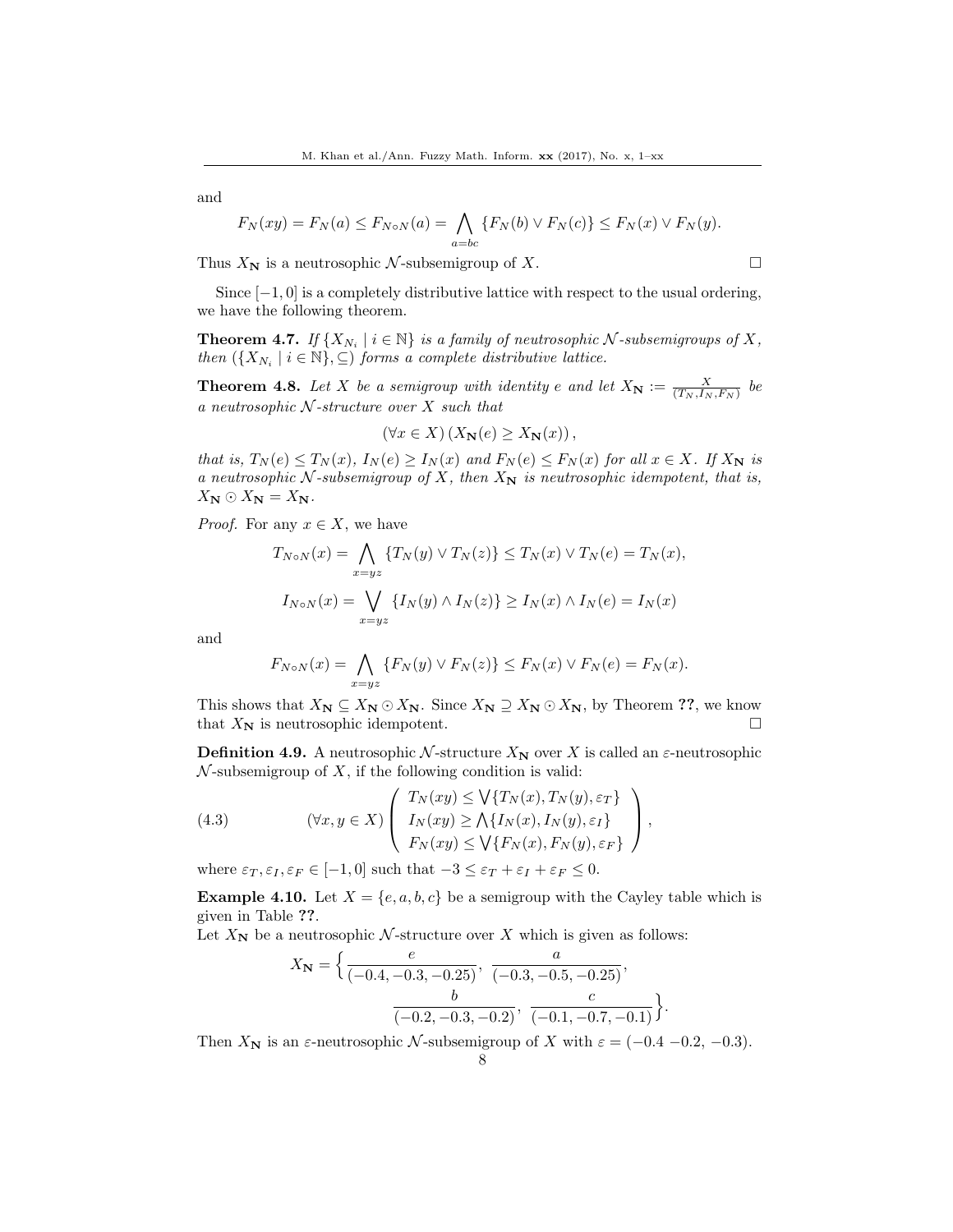TABLE 1. Cayley table for the binary operation "."

| $\cdot$    | е          | a          |            |   |
|------------|------------|------------|------------|---|
| $\epsilon$ | $\epsilon$ | $\epsilon$ | $\epsilon$ | e |
| $\it a$    | е          | a          | е          | а |
| b          | e          | $\epsilon$ |            |   |
| с          | е          | а          |            | C |

**Proposition 4.11.** Let  $X_N$  be an  $\varepsilon$ -neutrosophic N-subsemigroup of X. If  $X_N(x) \leq$  $(\varepsilon_T, \varepsilon_I, \varepsilon_F)$ , that is,  $T_N(x) \geq \varepsilon_T$ ,  $I_N(x) \leq \varepsilon_I$  and  $F_N(x) \geq \varepsilon_F$ , for all  $x \in X$ , then  $X_N$  is a neutrosophic N-subsemigroup of X.

Proof. Straightforward. □

**Theorem 4.12.** Let  $X_N$  be a neutrosophic N-structure over X and let  $\alpha, \beta, \gamma \in$  $[-1, 0]$  be such that  $-3 \le \alpha + \beta + \gamma \le 0$ . If  $X_N$  is an  $\varepsilon$ -neutrosophic N-subsemigroup of X, then the  $(\alpha, \beta, \gamma)$ -level set of  $X_N$  is a subsemigroup of X whenever  $(\alpha, \beta, \gamma) \leq$  $(\varepsilon_T, \varepsilon_I, \varepsilon_F)$ , that is,  $\alpha \geq \varepsilon_T$ ,  $\beta \leq \varepsilon_I$  and  $\gamma \geq \varepsilon_F$ .

*Proof.* Assume that  $X_{\mathbf{N}}(\alpha, \beta, \gamma) \neq \emptyset$  for  $\alpha, \beta, \gamma \in [-1, 0]$  with  $-3 \leq \alpha + \beta + \gamma \leq 0$ . Let  $x, y \in X_{\mathbb{N}}(\alpha, \beta, \gamma)$ . Then  $T_N(x) \leq \alpha$ ,  $I_N(x) \geq \beta$ ,  $F_N(x) \leq \gamma$ ,  $T_N(y) \leq \alpha$ ,  $I_N(y) \geq \beta$  and  $F_N(y) \leq \gamma$ . Thus it follows from (??) that

$$
T_N(xy) \le \bigvee \{T_N(x), T_N(y), \varepsilon_T\} \le \bigvee \{\alpha, \varepsilon_T\} = \alpha,
$$
  
\n
$$
I_N(xy) \ge \bigwedge \{I_N(x), I_N(y), \varepsilon_I\} \ge \bigwedge \{\beta, \varepsilon_I\} = \beta,
$$
  
\n
$$
F_N(xy) \le \bigvee \{F_N(x), F_N(y), \varepsilon_F\} \le \bigvee \{\gamma, \varepsilon_F\} = \gamma.
$$

So  $xy \in X_{\mathbf{N}}(\alpha, \beta, \gamma)$ . Hence  $X_{\mathbf{N}}(\alpha, \beta, \gamma)$  is a subsemigroup of X.

**Theorem 4.13.** Let  $X_N$  be a neutrosophic N-structure over X and let  $\alpha, \beta, \gamma \in$  $[-1,0]$  be such that  $-3 \le \alpha + \beta + \gamma \le 0$ . If  $T_N^{\alpha}$ ,  $I_N^{\beta}$  and  $F_N^{\gamma}$  are subsemigroups of X for all  $\varepsilon_T, \varepsilon_I, \varepsilon_F \in [-1, 0]$  with  $-3 \leq \varepsilon_T + \varepsilon_I + \varepsilon_F \leq 0$  and  $(\alpha, \beta, \gamma) \leq (\varepsilon_T, \varepsilon_I, \varepsilon_F)$ , then  $X_N$  is an  $\varepsilon$ -neutrosophic N-subsemigroup of X.

*Proof.* Assume that there are  $a, b \in X$  such that

$$
T_N(ab) > \bigvee \{T_N(a), T_N(b), \varepsilon_T\}.
$$

Then  $T_N(ab) > t_\alpha \geq \sqrt{\{T_N(a), T_N(b), \varepsilon_T\}}$ , for some  $t_\alpha \in [-1, 0)$ . It follows that  $a, b \in T_N^{t_\alpha}, ab \notin T_N^{t_\alpha}$  and  $t_\alpha \geq \varepsilon_T$ . This is a contradiction, since  $T_N^{t_\alpha}$  is a subsemigroup of  $X$  by hypothesis. Thus

$$
T_N(xy) \le \sqrt{T_N(x), T_N(y), \varepsilon_T},
$$

for all  $x, y \in X$ . Suppose that  $I_N(ab) < \bigwedge \{I_N(a), I_N(b), \varepsilon_I\}$ , for some  $a, b \in X$ . If we take  $t_{\beta} := \bigwedge \{I_N(a), I_N(b), \varepsilon_I\},\$  then  $a, b \in I_N^{t_{\beta}}$ ,  $ab \notin I_N^{t_{\beta}}$  and  $t_{\beta} \leq \varepsilon_I$ . This is a contradiction. So

$$
I_N(xy) \ge \bigwedge \{I_N(x), I_N(y), \varepsilon_I\},\
$$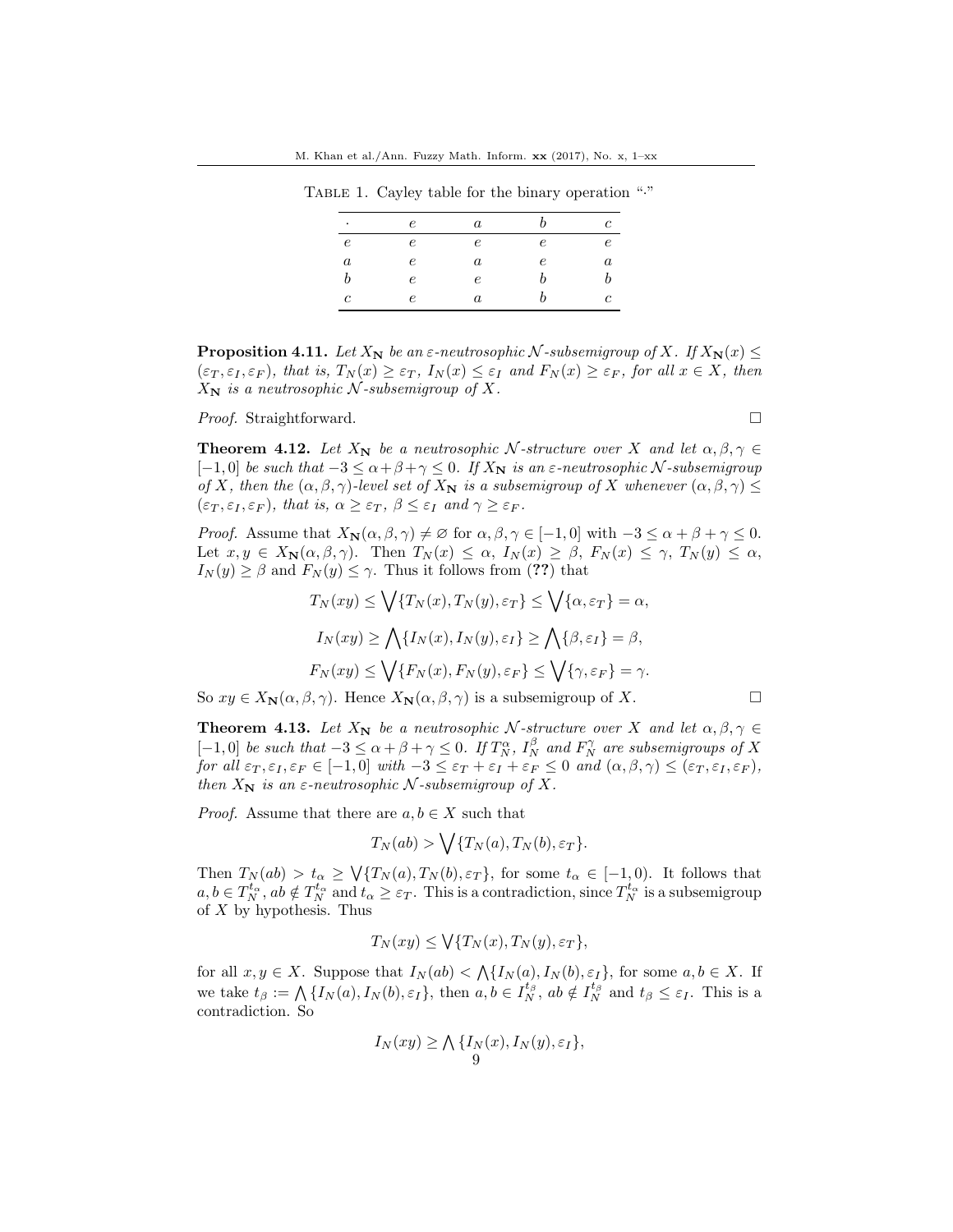for all  $x, y \in X$ . Now, suppose that there exist  $a, b \in X$  and  $t_{\gamma} \in [-1, 0)$  such that

$$
F_N(ab) > t_{\gamma} \ge \bigvee \{F_N(a), F_N(b), \varepsilon_F\}.
$$

Then  $a, b \in F_N^{t_\gamma}$ ,  $ab \notin F_N^{t_\gamma}$  and  $t_\gamma \geq \varepsilon_F$ , which is a contradiction. Thus

$$
F_N(xy) \le \bigvee \{F_N(x), F_N(y), \varepsilon_F\},
$$

for all  $x, y \in X$ . Hence  $X_N$  is an  $\varepsilon$ -neutrosophic  $\mathcal N$ -subsemigroup of X.

**Theorem 4.14.** For any  $\varepsilon_T$ ,  $\varepsilon_I$ ,  $\varepsilon_F$ ,  $\delta_T$ ,  $\delta_I$ ,  $\delta_F \in [-1,0]$  with  $-3 \leq \varepsilon_T + \varepsilon_I + \varepsilon_F \leq 0$ and  $-3 \leq \delta_T + \delta_I + \delta_F \leq 0$ , if  $X_N$  and  $X_M$  are an  $\varepsilon$ -neutrosophic N-subsemigroup and a  $\delta$ -neutrosophic N-subsemigroup, respectively, of X, then their intersection is a ξ-neutrosophic N-subsemigroup of X for  $\xi := \varepsilon \wedge \delta$ , that is,  $(\xi_T, \xi_I, \xi_F) =$  $(\varepsilon_T \vee \delta_T, \varepsilon_I \wedge \delta_I, \varepsilon_F \vee \delta_F).$ 

*Proof.* For any  $x, y \in X$ , we have

$$
T_{N\cap M}(xy) = \bigvee \{T_N(xy), T_M(xy)\}
$$
  
\n
$$
\leq \bigvee \left\{ \bigvee \{T_N(x), T_N(y), \varepsilon_T\}, \bigvee \{T_M(x), T_M(y), \delta_T\} \right\}
$$
  
\n
$$
\leq \bigvee \left\{ \bigvee \{T_N(x), T_N(y), \xi_T\}, \bigvee \{T_M(x), T_M(y), \xi_T\} \right\}
$$
  
\n
$$
= \bigvee \left\{ \bigvee \{T_N(x), T_M(x), \xi_T\}, \bigvee \{T_N(y), T_M(y), \xi_T\} \right\}
$$
  
\n
$$
= \bigvee \left\{ \bigvee \{T_N(x), T_M(x)\}, \bigvee \{T_N(y), T_M(y)\}, \xi_T \right\}
$$
  
\n
$$
= \bigvee \{T_{N\cap M}(x), T_{N\cap M}(y), \xi_T\},
$$

$$
I_{N\cap M}(xy) = \bigwedge \{I_N(xy), I_M(xy)\}
$$
  
\n
$$
\geq \bigwedge \{\bigwedge \{I_N(x), I_N(y), \varepsilon_I\}, \bigwedge \{I_M(x), I_M(y), \delta_I\}\}\
$$
  
\n
$$
\geq \bigwedge \{\bigwedge \{I_N(x), I_N(y), \xi_I\}, \bigwedge \{I_M(x), I_M(y), \xi_I\}\}\
$$
  
\n
$$
= \bigwedge \{\bigwedge \{I_N(x), I_M(x), \xi_I\}, \bigwedge \{I_N(y), I_M(y), \xi_I\}\}\
$$
  
\n
$$
= \bigwedge \{\bigwedge \{I_N(x), I_M(x)\}, \bigwedge \{I_N(y), I_M(y)\}, \xi_I\}\
$$
  
\n
$$
= \bigwedge \{I_{N\cap M}(x), I_{N\cap M}(y), \xi_I\},
$$
  
\n10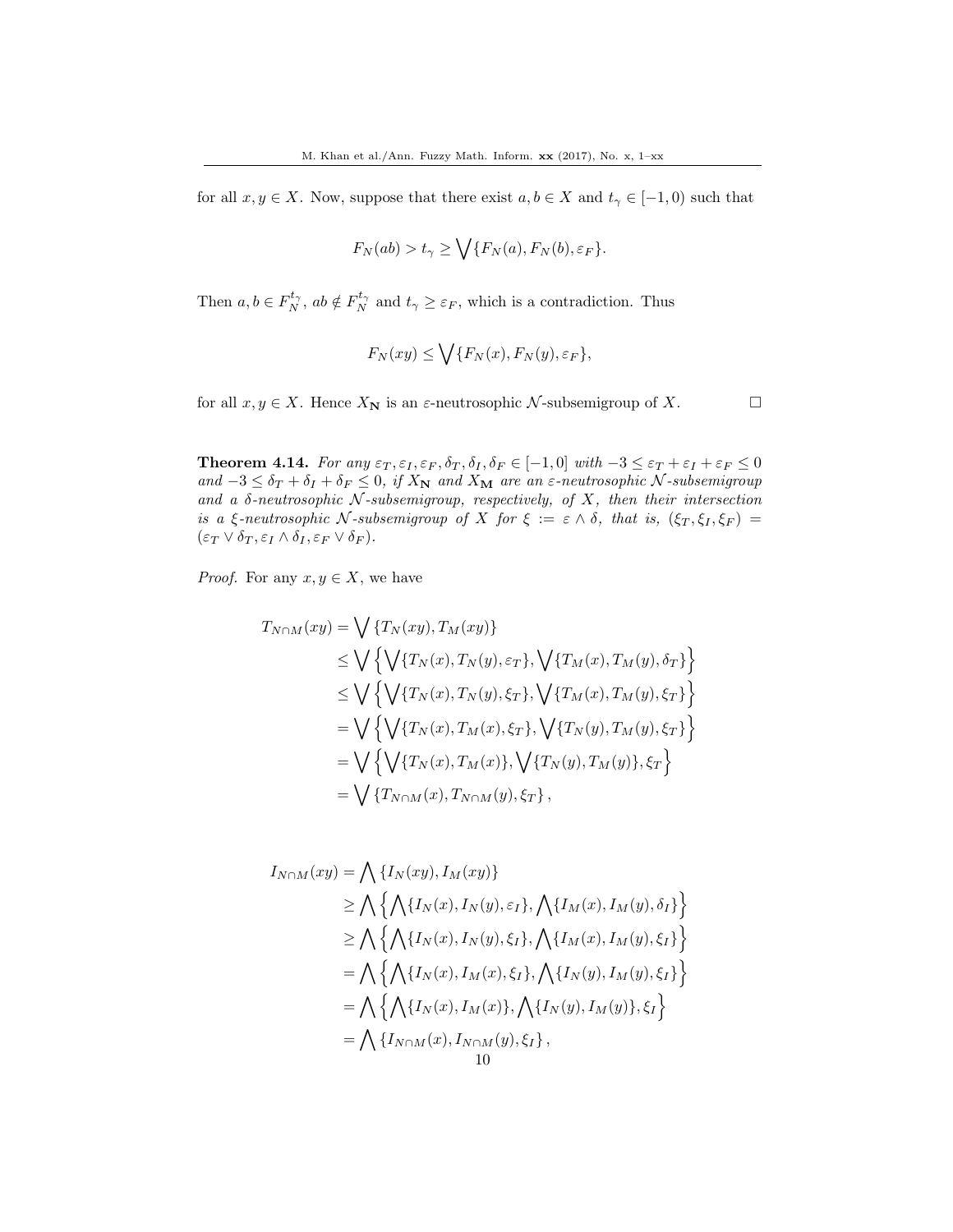$$
F_{N \cap M}(xy) = \bigvee \{F_N(xy), F_M(xy)\}
$$
  
\n
$$
\leq \bigvee \left\{ \bigvee \{F_N(x), F_N(y), \varepsilon_F\}, \bigvee \{F_M(x), F_M(y), \delta_F\} \right\}
$$
  
\n
$$
\leq \bigvee \left\{ \bigvee \{F_N(x), F_N(y), \xi_F\}, \bigvee \{F_M(x), F_M(y), \xi_F\} \right\}
$$
  
\n
$$
= \bigvee \left\{ \bigvee \{F_N(x), F_M(x), \xi_F\}, \bigvee \{F_N(y), F_M(y), \xi_F\} \right\}
$$
  
\n
$$
= \bigvee \left\{ \bigvee \{F_N(x), F_M(x)\}, \bigvee \{F_N(y), F_M(y)\}, \xi_F \right\}
$$
  
\n
$$
= \bigvee \{F_{N \cap M}(x), F_{N \cap M}(y), \xi_F\}.
$$

Then  $X_{N\cap M}$  is a  $\xi$ -neutrosophic  $\mathcal N$ -subsemigroup of X.

**Theorem 4.15.** Let  $X_N$  be an  $\varepsilon$ -neutrosophic  $N$ -subsemigroup of  $X$ . If

$$
\kappa := (\kappa_T, \kappa_I, \kappa_F) = \left( \bigvee_{x \in X} \{T_N(x)\}, \bigwedge_{x \in X} \{I_N(x)\}, \bigvee_{x \in X} \{F_N(x)\}\right),
$$

then the set

$$
\Omega := \{ x \in X \mid T_N(x) \le \kappa_T \vee \varepsilon_T, I_N(x) \ge \kappa_I \wedge \varepsilon_I, F_N(x) \le \kappa_F \vee \varepsilon_F \}
$$

is a subsemigroup of X.

*Proof.* Let  $x, y \in \Omega$  for any  $x, y \in X$ . Then

$$
T_N(x) \le \kappa_T \vee \varepsilon_T = \bigvee_{x \in X} \{T_N(x)\} \vee \varepsilon_T,
$$
  
\n
$$
I_N(x) \ge \kappa_I \wedge \varepsilon_I = \bigwedge_{x \in X} \{I_N(x)\} \wedge \varepsilon_I,
$$
  
\n
$$
F_N(x) \le \kappa_F \vee \varepsilon_F = \bigvee_{x \in X} \{F_N(x)\} \vee \varepsilon_F,
$$
  
\n
$$
T_N(y) \le \kappa_T \vee \varepsilon_T = \bigvee_{y \in X} \{T_N(y)\} \vee \varepsilon_T,
$$
  
\n
$$
I_N(y) \ge \kappa_I \wedge \varepsilon_I = \bigwedge_{y \in X} \{I_N(y)\} \wedge \varepsilon_I,
$$
  
\n
$$
F_N(y) \le \kappa_F \vee \varepsilon_F = \bigvee_{y \in X} \{F_N(y)\} \vee \varepsilon_F.
$$

Thus it follows from (??) that

$$
T_N(xy) \le \bigvee \{T_N(x), T_N(y), \varepsilon_T\}
$$
  
\n
$$
\le \bigvee \{\kappa_T \vee \varepsilon_T, \kappa_T \vee \varepsilon_T, \varepsilon_T\}
$$
  
\n
$$
= \kappa_T \vee \varepsilon_T,
$$
  
\n11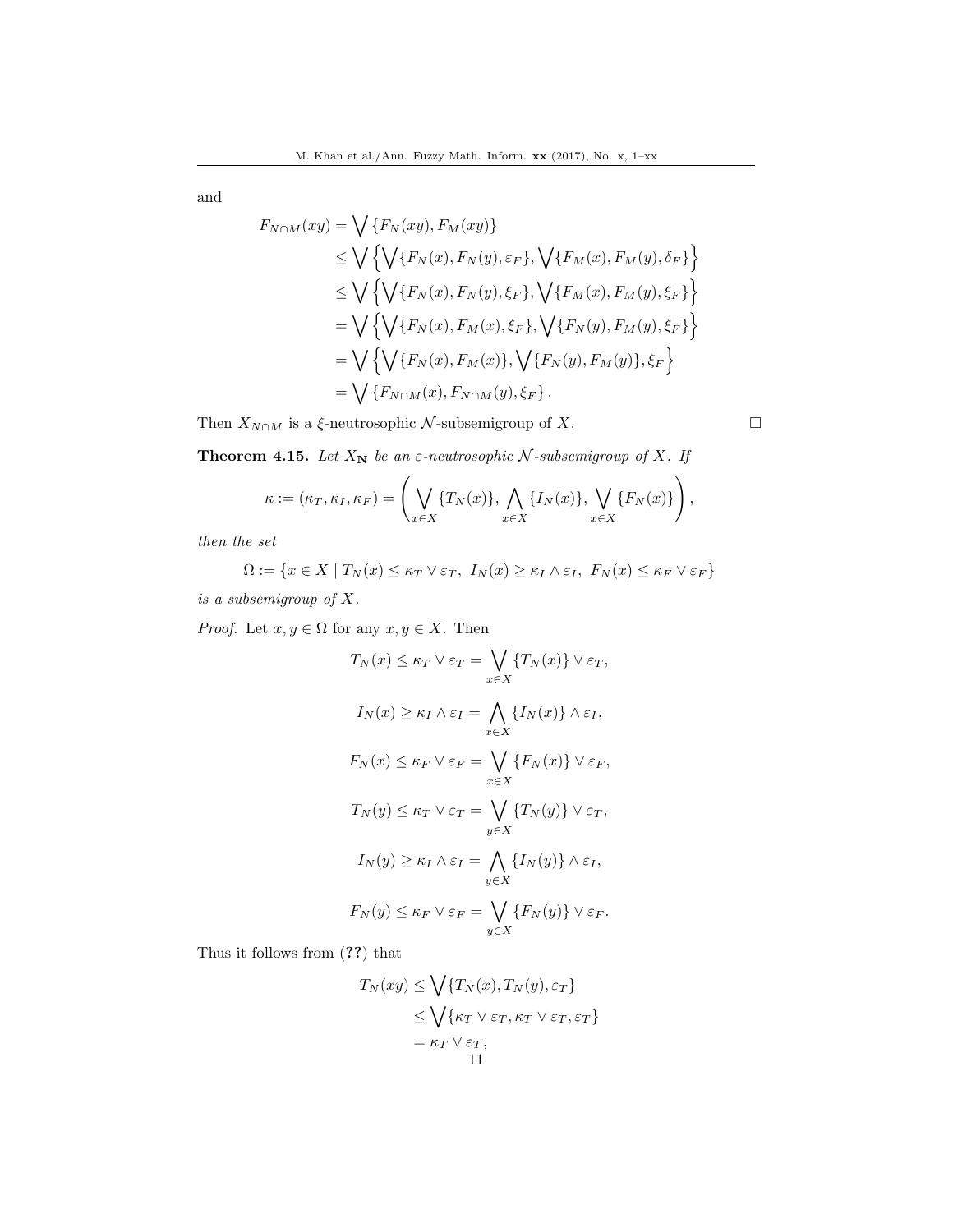$$
I_N(xy) \ge \bigwedge \{I_N(x), I_N(y), \varepsilon_I\}
$$
  
\n
$$
\ge \bigwedge \{\kappa_I \wedge \varepsilon_I, \kappa_I \wedge \varepsilon_I, \varepsilon_I\}
$$
  
\n
$$
= \kappa_I \wedge \varepsilon_I
$$

$$
F_N(xy) \le \bigvee \{ F_N(x), F_N(y), \varepsilon_F \}
$$
  
 
$$
\le \bigvee \{ \kappa_F \vee \varepsilon_F, \kappa_F \vee \varepsilon_F, \varepsilon_F \}
$$
  
=  $\kappa_F \vee \varepsilon_F$ .

So  $xy \in \Omega$ . Hence  $\Omega$  is a subsemigroup of X.

For a map  $f: X \to Y$  of semigroups and a neutrosophic N-structure  $X_{\mathbf{N}} := \frac{Y}{(T_N, I_N, F_N)}$  over Y and  $\varepsilon = (\varepsilon_T, \varepsilon_I, \varepsilon_F)$  with  $-3 \leq \varepsilon_T + \varepsilon_I + \varepsilon_F \leq 0$ , define a neutrosophic N-structure  $X_N^{\varepsilon} := \frac{X}{(T_N^{\varepsilon}, I_N^{\varepsilon}, F_N^{\varepsilon})}$  over X by:

$$
T_N^{\varepsilon}: X \to [-1, 0], \ x \mapsto \bigvee \{T_N(f(x)), \varepsilon_T\},
$$
  

$$
F_N^{\varepsilon}: X \to [-1, 0], \ x \mapsto \bigwedge \{I_N(f(x)), \varepsilon_I\},
$$
  

$$
F_N^{\varepsilon}: X \to [-1, 0], \ x \mapsto \bigvee \{F_N(f(x)), \varepsilon_F\}.
$$

**Theorem 4.16.** Let  $f: X \to Y$  be a homomorphism of semigroups. If a neutrosophic N-structure  $X_N := \frac{Y}{(T_N, I_N, F_N)}$  over Y is an  $\varepsilon$ -neutrosophic N-subsemigroup of Y, then  $X^{\varepsilon}_{\mathbf{N}} := \frac{X}{(T^{\varepsilon}_{N},F^{\varepsilon}_{N},F^{\varepsilon}_{N})}$  is an  $\varepsilon$ -neutrosophic N-subsemigroup of X.

*Proof.* For any  $x, y \in X$ , we have

$$
T_N^{\varepsilon}(xy) = \bigvee \{T_N(f(xy)), \varepsilon_T\}
$$
  
=  $\bigvee \{T_N(f(x)f(y)), \varepsilon_T\}$   
 $\leq \bigvee \{\bigvee \{T_N(f(x)), T_N(f(y)), \varepsilon_T\}, \varepsilon_T\}$   
=  $\bigvee \{\bigvee \{T_N(f(x)), \varepsilon_T\}, \bigvee \{T_N(f(y)), \varepsilon_T\}, \varepsilon_T\}$   
=  $\bigvee \{T_N^{\varepsilon}(x), T_N^{\varepsilon}(y), \varepsilon_T\},$ 

$$
I_N^{\varepsilon}(xy) = \bigwedge \{I_N(f(xy)), \varepsilon_I\}
$$
  
=  $\bigwedge \{I_N(f(x)f(y)), \varepsilon_I\}$   

$$
\geq \bigwedge \{\bigwedge \{I_N(f(x)), I_N(f(y)), \varepsilon_I\}, \varepsilon_I\}
$$
  
=  $\bigwedge \{\bigwedge \{I_N(f(x)), \varepsilon_I\}, \bigwedge \{I_N(f(y)), \varepsilon_I\}, \varepsilon_I\}$   
=  $\bigwedge \{I_N^{\varepsilon}(x), I_N^{\varepsilon}(y), \varepsilon_I\},$   
12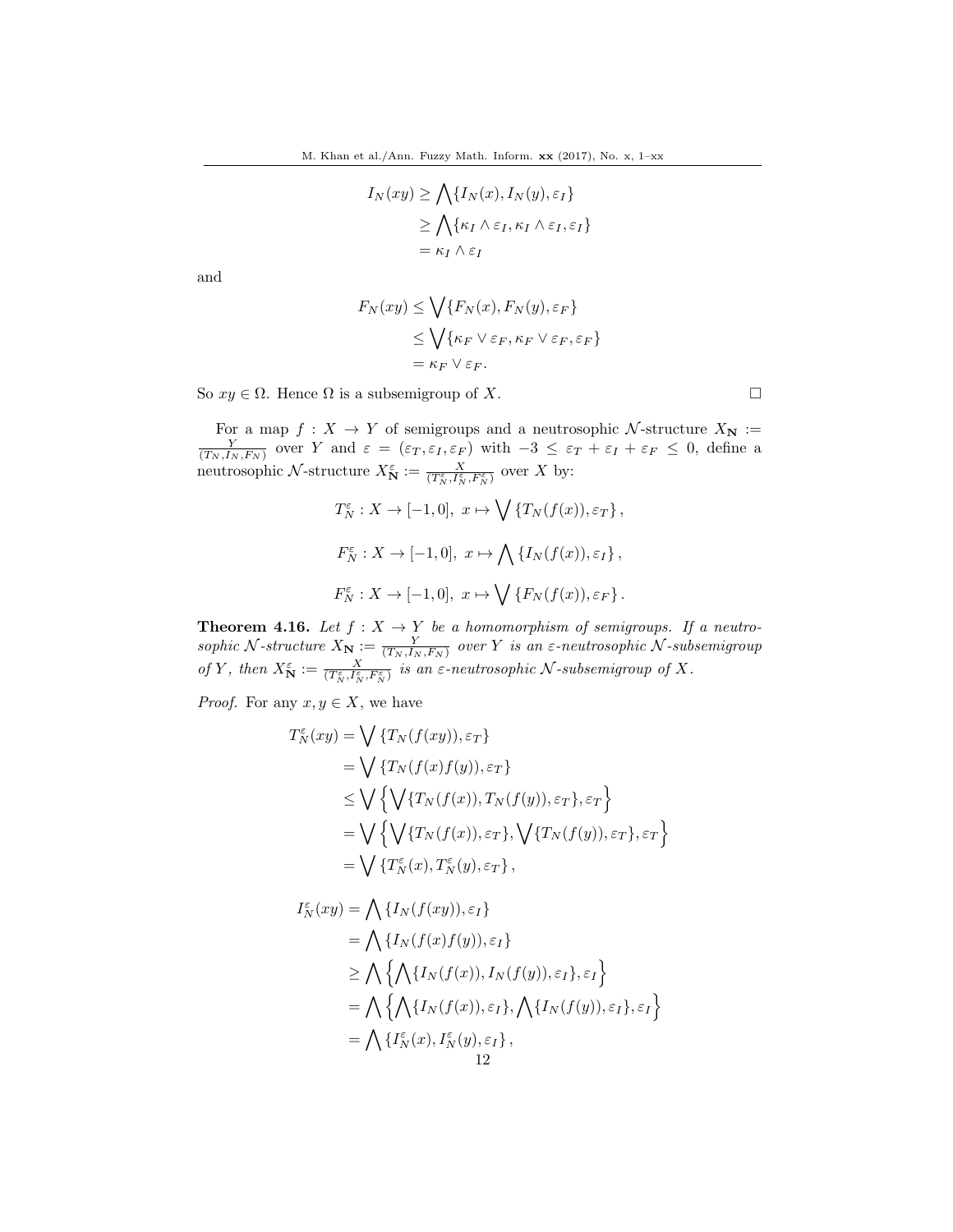$$
F_N^{\varepsilon}(xy) = \bigvee \{F_N(f(xy)), \varepsilon_F\}
$$
  
= 
$$
\bigvee \{F_N(f(x)f(y)), \varepsilon_F\}
$$
  

$$
\leq \bigvee \{\bigvee \{F_N(f(x)), F_N(f(y)), \varepsilon_F\}, \varepsilon_F\}
$$
  
= 
$$
\bigvee \{\bigvee \{F_N(f(x)), \varepsilon_F\}, \bigvee \{F_N(f(y)), \varepsilon_F\}, \varepsilon_F\}
$$
  
= 
$$
\bigvee \{F_N^{\varepsilon}(x), F_N^{\varepsilon}(y), \varepsilon_F\}.
$$

Then  $X_N^{\varepsilon} := \frac{X}{(T_N^{\varepsilon}, I_N^{\varepsilon}, F_N^{\varepsilon})}$  is an  $\varepsilon$ -neutrosophic  $\mathcal N$ -subsemigroup of X.

Let  $f: X \to Y$  be a function of sets. If  $Y_{\mathbf{M}} := \frac{Y}{(T_M, I_M, F_M)}$  is a neutrosophic  $\mathcal{N}$ structures over Y, then the preimage of  $Y_M$  under  $\hat{f}$  is defined to be a neutrosophic  $\mathcal{N}$ -structures

$$
f^{-1}(Y_M) = \frac{X}{(f^{-1}(T_M), f^{-1}(I_M), f^{-1}(F_M))}
$$

over X, where  $f^{-1}(T_M)(x) = T_M(f(x)), f^{-1}(I_M)(x) = I_M(f(x))$  and  $f^{-1}(F_M)(x) =$  $F_M(f(x))$  for all  $x \in X$ .

**Theorem 4.17.** Let  $f : X \to Y$  be a homomorphism of semigroups. If  $Y_M := \frac{Y}{(T_M, I_M, F_M)}$  is a neutrosophic N-subsemigroup of Y, then the preimage of  $Y_M$  under  $f$  is a neutrosophic N-subsemigroup of X.

Proof. Let

$$
f^{-1}(Y_{\mathbf{M}}) = \frac{X}{(f^{-1}(T_M), f^{-1}(I_M), f^{-1}(F_M))}
$$

be the preimage of  $Y_M$  under f. For any  $x, y \in X$ , we have

$$
f^{-1}(T_M)(xy) = T_M(f(xy)) = T_M(f(x)f(y))
$$
  
\n
$$
\leq \bigvee \{T_M(f(x)), T_M(f(y))\}
$$
  
\n
$$
= \bigvee \{f^{-1}(T_M)(x), f^{-1}(T_M)(y)\},
$$
  
\n
$$
f^{-1}(I_M)(xy) = I_M(f(xy)) = I_M(f(x)f(y))
$$
  
\n
$$
\geq \bigwedge \{I_M(f(x)), I_M(f(y))\}
$$
  
\n
$$
= \bigwedge \{f^{-1}(I_M)(x), f^{-1}(I_M)(y)\}
$$

and

$$
f^{-1}(F_M)(xy) = F_M(f(xy)) = F_M(f(x)f(y))
$$
  
\n
$$
\leq \bigvee \{F_M(f(x)), F_M(f(y))\}
$$
  
\n
$$
= \bigvee \{f^{-1}(F_M)(x), f^{-1}(F_M)(y)\}.
$$

13

Then  $f^{-1}(Y_M)$  is a neutrosophic N-subsemigroup of X.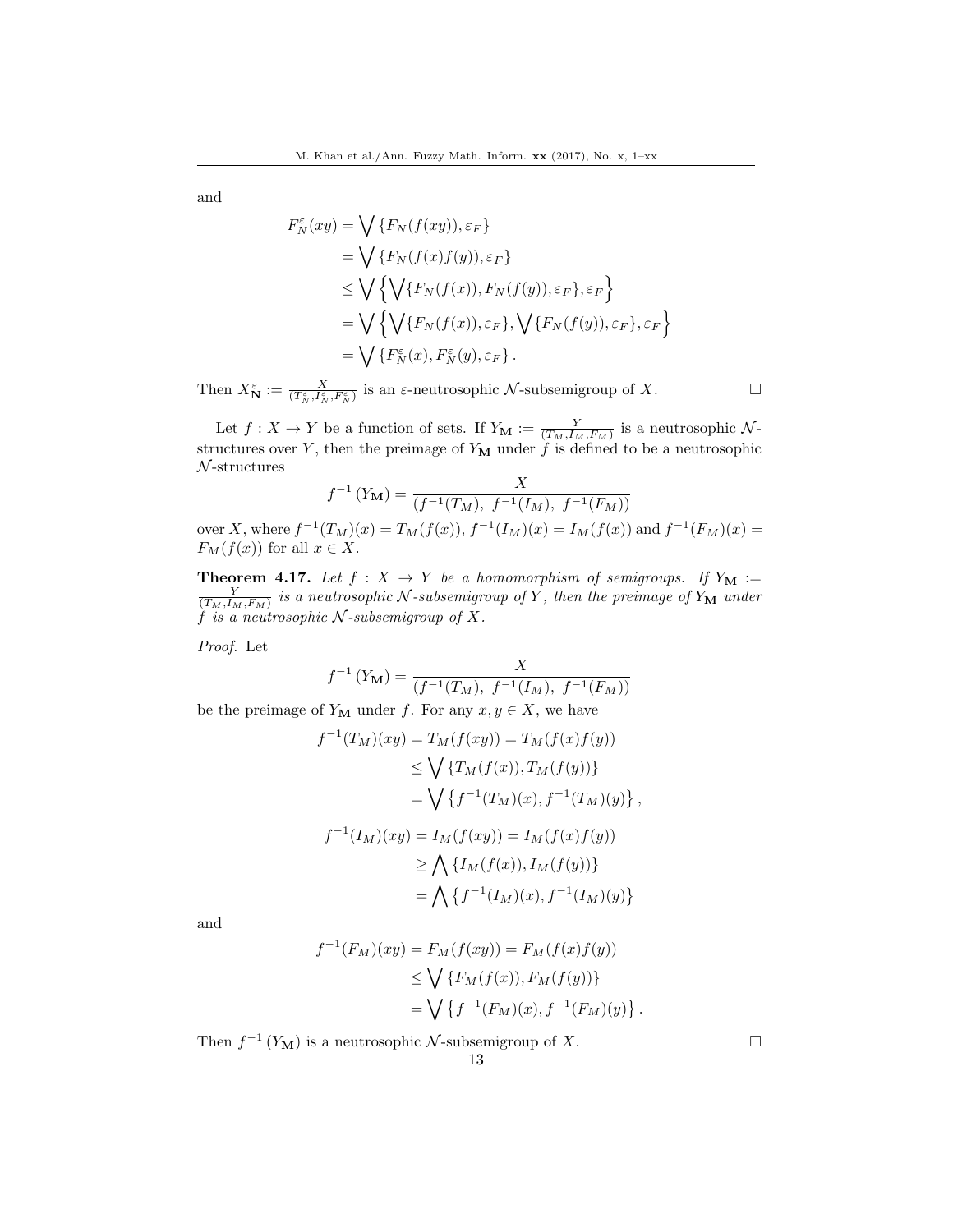Let  $f: X \to Y$  be an onto function of sets. If  $X_{\mathbf{N}} := \frac{X}{(T_N, I_N, F_N)}$  is a neutrosophic N-structures over X, then the image of  $X_N$  under f is defined to be a neutrosophic  $\mathcal{N}$ -structures

$$
f(X_{\mathbf{N}}) = \frac{Y}{(f(T_N), f(I_N), f(F_N))}
$$

over  $Y$ , where

$$
f(T_N)(y) = \bigwedge_{x \in f^{-1}(y)} T_N(x),
$$

$$
f(I_N)(y) = \bigvee_{x \in f^{-1}(y)} I_N(x),
$$

$$
f(F_N)(y) = \bigwedge_{x \in f^{-1}(y)} F_N(x).
$$

**Theorem 4.18.** For an onto homomorphism  $f : X \to Y$  of semigroups, let  $X_N :=$  $\frac{X}{(T_N, I_N, F_N)}$  be a neutrosophic N-structure over X such that

(4.4) 
$$
(\forall T \subseteq X) (\exists x_0 \in T) \begin{pmatrix} T_N(x_0) = \bigwedge_{z \in T} T_N(z) \\ I_N(x_0) = \bigvee_{z \in T} I_N(z) \\ F_N(x_0) = \bigwedge_{z \in T} F_N(z) \end{pmatrix}.
$$

If  $X_N$  is a neutrosophic N-subsemigroup of X, then the image of  $X_N$  under f is a neutrosophic  $N$ -subsemigroup of Y.

Proof. Let

$$
f(X_{\mathbf{N}}) = \frac{Y}{(f(T_N), f(I_N), f(F_N))}
$$

be the image of  $X_N$  under f. Let  $a, b \in Y$ . Then  $f^{-1}(a) \neq \emptyset$  and  $f^{-1}(a) \neq \emptyset$  in X, which imply from (??) that there are  $x_a \in f^{-1}(a)$  and  $x_b \in f^{-1}(b)$  such that

$$
T_N(x_a) = \bigwedge_{z \in f^{-1}(a)} T_N(z), = \bigvee_{z \in f^{-1}(a)} I_N(z), \ F_N(x_a) = \bigwedge_{z \in f^{-1}(a)} F_N(z),
$$
  

$$
T_N(x_b) = \bigwedge_{w \in f^{-1}(b)} T_N(w), = \bigvee_{w \in f^{-1}(b)} I_N(w), \ F_N(x_b) = \bigwedge_{w \in f^{-1}(b)} F_N(w).
$$

Thus

$$
f(T_N)(ab) = \bigwedge_{x \in f^{-1}(ab)} T_N(x) \le T_N(x_a x_b)
$$
  
\n
$$
\le \bigvee \{T_N(x_a), T_N(x_b)\}
$$
  
\n
$$
= \bigvee \left\{ \bigwedge_{z \in f^{-1}(a)} T_N(z), \bigwedge_{w \in f^{-1}(b)} T_N(w) \right\}
$$
  
\n
$$
= \bigvee \{f(T_N)(a), f(T_N)(b)\},
$$
  
\n14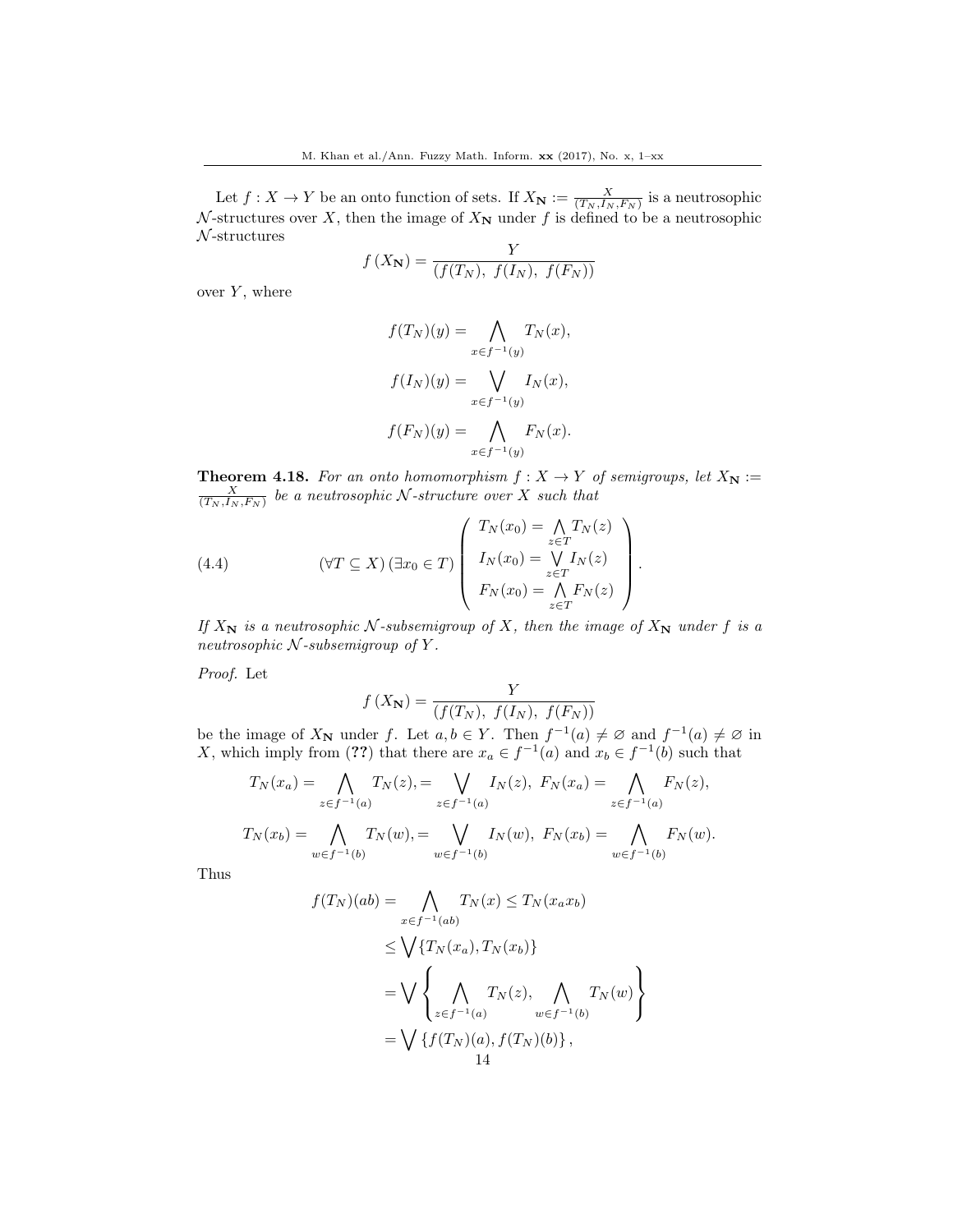$$
f(I_N)(ab) = \bigvee_{x \in f^{-1}(ab)} I_N(x) \ge I_N(x_a x_b)
$$
  
\n
$$
\ge \bigwedge \{I_N(x_a), I_N(x_b)\}
$$
  
\n
$$
= \bigwedge \left\{ \bigvee_{z \in f^{-1}(a)} I_N(z), \bigvee_{w \in f^{-1}(b)} I_N(w) \right\}
$$
  
\n
$$
= \bigwedge \{f(I_N)(a), f(I_N)(b)\},
$$

$$
f(F_N)(ab) = \bigwedge_{x \in f^{-1}(ab)} F_N(x) \le F_N(x_a x_b)
$$
  
\n
$$
\le \bigvee \{F_N(x_a), F_N(x_b)\}
$$
  
\n
$$
= \bigvee \left\{ \bigwedge_{z \in f^{-1}(a)} F_N(z), \bigwedge_{w \in f^{-1}(b)} F_N(w) \right\}
$$
  
\n
$$
= \bigvee \{f(F_N)(a), f(F_N)(b)\}.
$$

So  $f(X_N)$  is a neutrosophic N-subsemigroup of Y.

## **CONCLUSIONS**

In order to deal with the negative meaning of information, Jun et al. [?] have introduced a new function which is called negative-valued function, and constructed  $N$ -structures. The concept of neutrosophic set (NS) has been developed by Smarandache in [?] and [?] as a more general platform which extends the concepts of the classic set and fuzzy set, intuitionistic fuzzy set and interval valued intuitionistic fuzzy set. In this article, we have introduced the notion of neutrosophic  $N$ -structure and applied it to semigroup. We have introduced the notion of neutrosophic  $N$ -subsemigroup and investigated several properties. We have provided conditions for neutrosophic  $N$ -structure to be neutrosophic  $N$ -subsemigroup. We have defined neutrosophic  $N$ -product, and gave characterization of neutrosophic  $N$ -subsemigroup by using neutrosophic N-product. We also have introduced  $\varepsilon$ -neutrosophic subsemigroup, and investigated relations between neutrosophic subsemigroup and  $\varepsilon$ -neutrosophic subsemigroup. We have shown that the homomorphic preimage of neutrosophic  $\mathcal{N}$ subsemigroup is a neutrosophic  $N$ -subsemigroup, and the onto homomorphic image of neutrosophic  $\mathcal N$ -subsemigroup is a neutrosophic  $\mathcal N$ -subsemigroup.

#### Acknowledgements

The authors wish to thank the anonymous reviewers for their valuable suggestions.

## **REFERENCES**

- [1] S. Abdullah and A. F. Ali, Applications of N-structures in implicative filters of BE-algebras, J. Intell. Fuzzy Systems 29 (2) (2015) 517–524.
- [2] K. Atanassov, Intuitionistic fuzzy sets, Fuzzy Sets and Systems 20 (1986) 87–96.